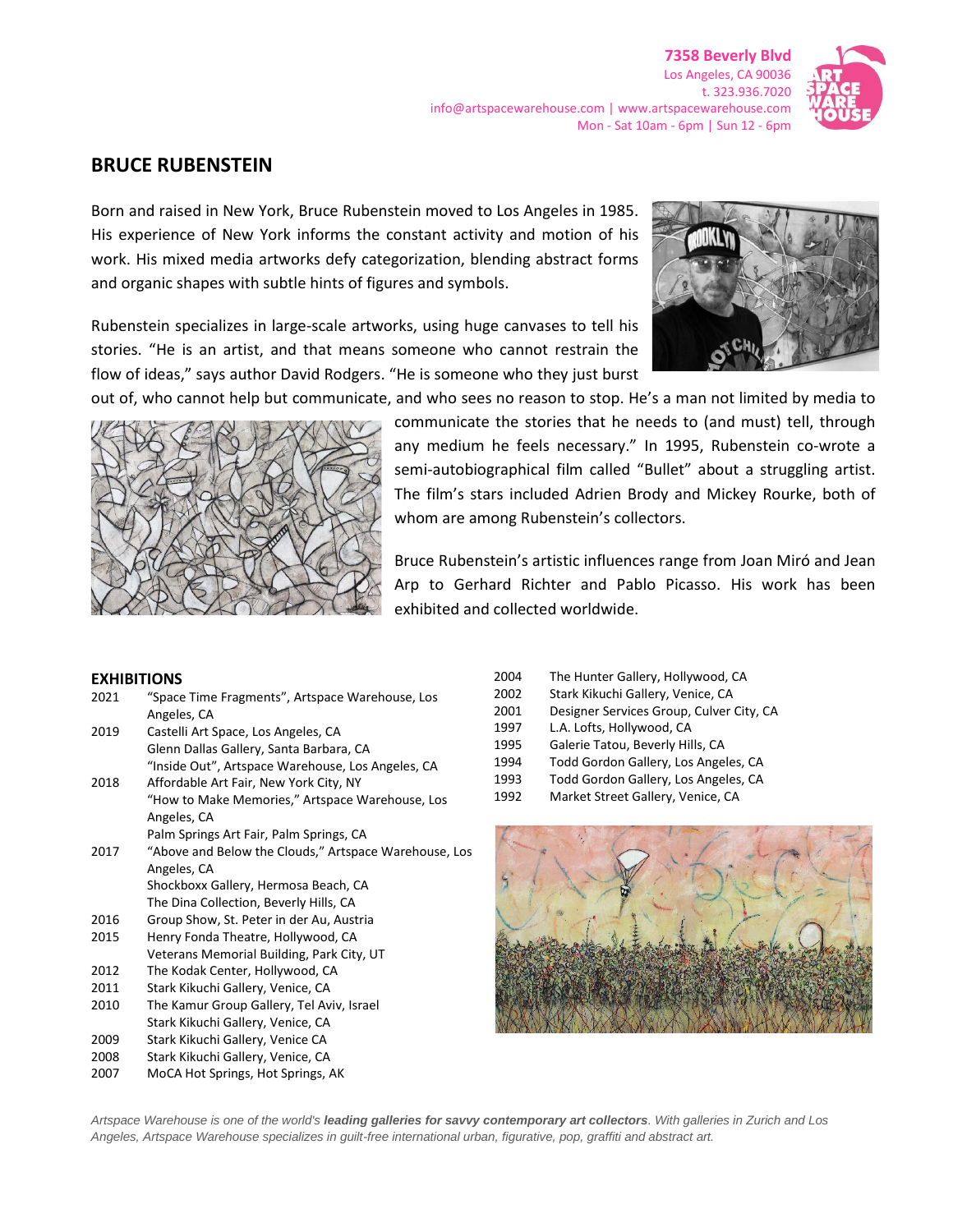## **7358 Beverly Blvd** Los Angeles, CA 90036



t. 323.936.7020 info@artspacewarehouse.com | www.artspacewarehouse.com Mon - Sat 10am - 6pm | Sun 12 - 6pm



#### **SELECTED PRIVATE COLLECTORS**

Arnold Schwarzenegger & Maria Shriver, Beverly Hills, CA Adrien Brody, Beverly Hills, CA Paul Marciano, Beverly Hills, CA Yossi Dina, Malibu, CA Christina Tosi, Brooklyn, NY Mickey Rourke, Brooklyn, NY Andrew Dice Clay, Sherman Oaks, CA Jules Haimovitz, Beverly Hills, CA Tom Jones, Beverly Hills, CA

#### **SELECTED PUBLIC & CORPORATE COLLECTIONS**

Los Angeles Modern Auctions, Van Nuys, CA (sold) MoCA Hot Springs Kamor Ltd. Tel Aviv, Israel The Foundation for Living Beauty, Pasadena, CA Sharp & Associates, Los Angeles, CA Kodak Center, Hollywood, CA Wolfgang Puck, Hollywood, CA Henry Fonda Theatre, Hollywood, CA Veterans Memorial Bldg., Park City, Utah Guess Inc., Hollywood, CA The Highlands, Hollywood, CA

## **PRESS**

| 2009 | Cover Story, Weekend Edition Ma-arive               |
|------|-----------------------------------------------------|
| 2008 | Ed McCormack, Art Critic, Studio & Gallery Magazine |
| 2007 | Pamela Sharp, Grand Tour                            |
| 2004 | Weekend Edition. Ma-arive                           |
| 2001 | Detour Magazine                                     |
|      |                                                     |

Mr. & Mrs. Emerson Glazer, Beverly Hills, CA Meshulam Riklis, Tel Aviv, Israel Reuven Oded, Palm Beach, FL Nancy Ganz, East Hampton, NY Autumn Reeser, Los Angeles, CA Doug Ellin, Beverly Hills, CA Rob Weiss, Hollywood Hills, CA Angus Mitchell, Beverly Hills, CA Terence Trent D'Arby, Los Angeles, CA Randy Spendlove, Beverly Hills, CA Steve Ferraro, Los Angeles, CA David & Nancy First, Long Island, NY Steve Glazer, Westwood, CA Ben Stark & Michelle Kikuchi, Culver City, CA Dani Brener, Tel Aviv, Israel Jim Campbell, Dallas, TX Thomas Ming, Dallas, TX Sam & Orit Messica, Beverly Hills, CA Ron Fair, Los Angeles, CA Kenneth & Mimi Griswold, Hollywood, CA Mark Lamonica, Alta Dena, CA Paul Shulze, NYC, NY Richard Goldstein, Beverly Hills, CA Howard & Leanne Kay, Boca Raton, FL Ari & Hani Fisher, Beverly Hills, CA Richard Lawson & Tina Knowles, Los Angeles, CA Claude & Helene Roux, Cannes, France Marco Flamenbaum, Paris, France



*Artspace Warehouse is one of the world's leading galleries for savvy contemporary art collectors. With galleries in Zurich and Los Angeles, Artspace Warehouse specializes in guilt-free international urban, figurative, pop, graffiti and abstract art.*